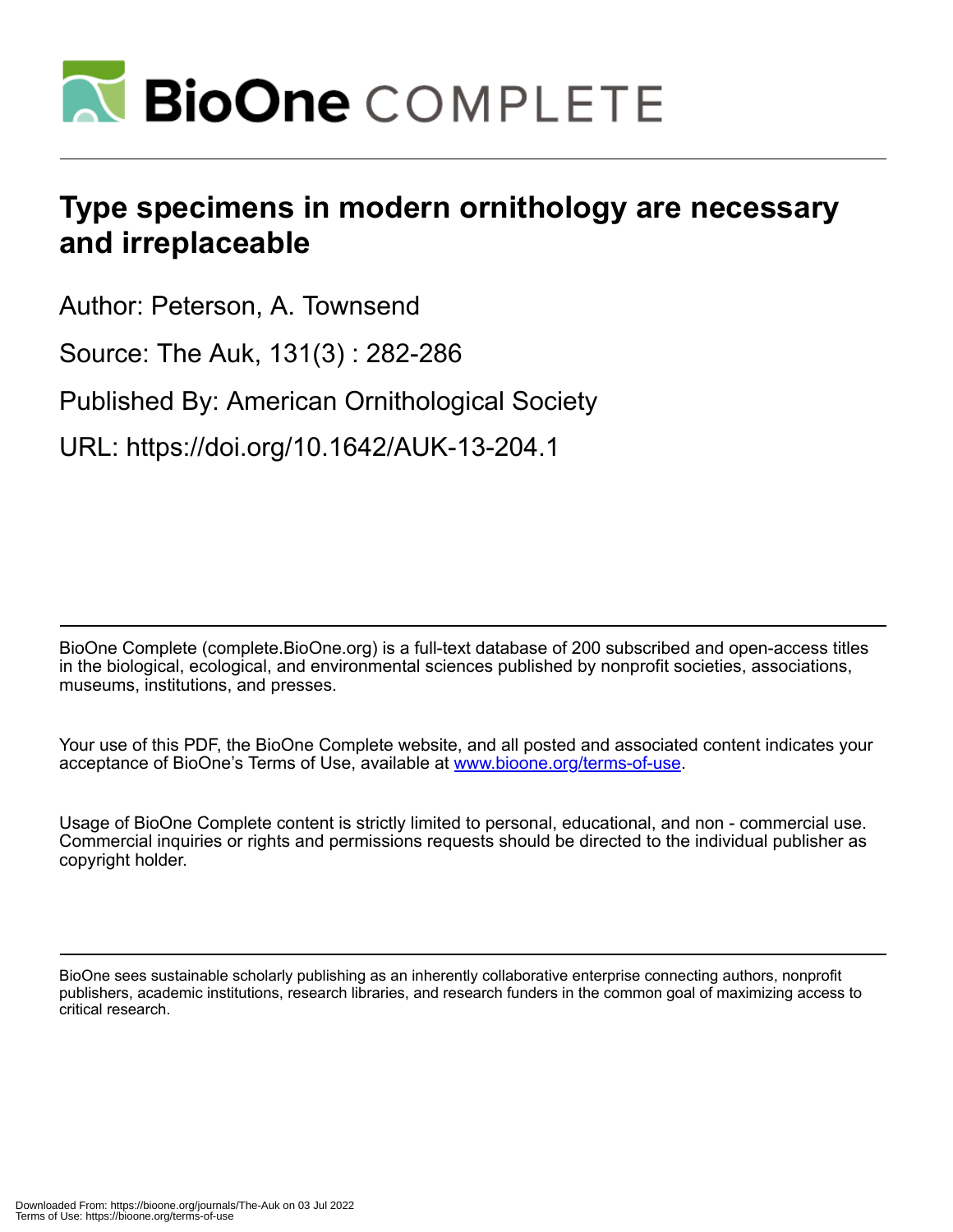

# **COMMENTARY**

# Type specimens in modern ornithology are necessary and irreplaceable

# A. Townsend Peterson

Biodiversity Institute, The University of Kansas, Lawrence, Kansas, USA [town@ku.edu](mailto:town@ku.edu)

Received January 28, 2014; Accepted February 14, 2014; Published April 23, 2014

#### ABSTRACT

Recent years have seen a series of new species descriptions in which no type specimen or fragmentary type specimen material was provided as documentation. These descriptions have been controversial, but the Code of Zoological Nomenclature makes clear that such nondiagnostic types are not acceptable specimen documentation. A more appropriate approach is documentation of the discovery, but without formal naming of the species, until suitable specimen documentation can be assembled.

Keywords: description, documentation, new species, type specimen

#### Los especímenes tipo en la ornitología moderna son necesarios e irremplazables

#### RESUMEN

Los años recientes han visto una serie de descripciones de nuevas especies para las cuales no se ha provisto espécimen tipo o se ha provisto material fragmentario del espécimen tipo como documentación. Estas descripciones han sido controvertidas, pero el Código de Nomenclatura Zoológica deja claro que esos tipos no diagnósticos no son documentación aceptable del espécimen. Un enfoque más apropiado es la documentación del descubrimiento, pero sin un nombramiento formal de la especie, hasta que la documentación adecuada del espécimen pueda ser juntada.

Palabras clave: descripción, documentación, espécimen tipo, nuevas especies

The concept of type specimens as documentation of new species taxa has seen considerable discussion in ornithology in recent years. Specifically, some in the field have questioned whether a type specimen must be, in essence, a dead bird in a museum, or whether photographs, illustrations, and/or tissue samples might suffice (Donegan 2008). In a world of advanced genomics, this debate might seem to be ornithological taxonomic trivia, but it turns out to be important in establishing a consistent, biologically based, and stable list of birds of the world.

Donegan (2008) made a series of arguments that practicalities (e.g., permitting, conservation endangerment, setting positive local examples) may frequently preclude collecting specimens. He suggested that alternatives (photographs, blood samples, etc.) may provide richer documentation of phenotypes and genotypes. As a consequence, his conclusion was that norms for description of new species should be softened to allow more descriptions to proceed without awaiting full specimen documentation. While these ideas may appear compelling, they lose sight of the principal motive for type specimens: detailed documentation of diagnostic characteristics of species taxa, permitting comparisons not just with known taxa, but also with other taxa that may yet be discovered.

The first challenge in understanding these points is the formal, legal language of the Code of Zoological Nomenclature, which is a summary of the rules of order of the International Commission on Zoological Nomenclature (ICZN 1999). Among many other points, the Code makes a series of statements about types and their role in modern taxonomy: that only an animal or part of an animal is eligible to serve as a type (Article 72.5.1), and that, when illustrations or descriptions are provided, it is the individual or individuals illustrated or described that are the type, and not the illustration or the description (72.5.6). When a type is insufficient to diagnose a taxon (i.e. when the taxon cannot be discriminated from other taxa on the basis of the type material), a neotype can be justified and designated (75.3.2). Finally, the Code provides recommendations about types: that they be labeled clearly and unmistakably as types (recommendation 72D); that all label information associated with the type be published (72E); and that the institution housing the specimen ensure that types are clearly marked, carefully preserved, accessible for study, and known to

Q 2014 American Ornithologists' Union. ISSN 0004-8038, electronic ISSN 1938-4254

Direct all requests to reproduce journal content to the Central Ornithology Publication Office at aoucospubs@gmail.com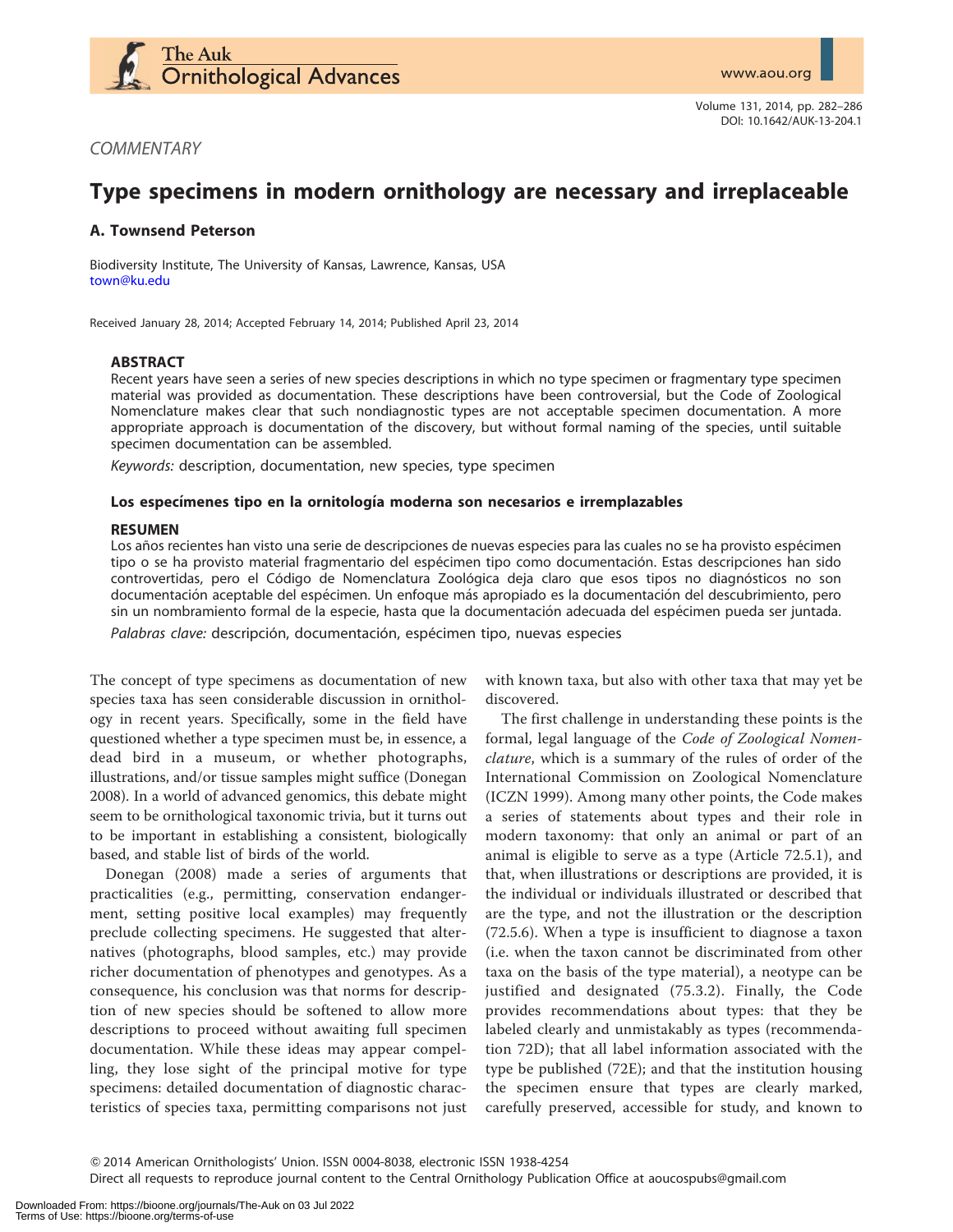the community (72F). These principles establish what a type specimen should be in comprehensive, near-legal terminology, but provide a set of rules that ensure that ornithological nomenclature will be a documented, stable, and evidence-based platform from which bird diversity can be understood.

# A Cautionary Tale

Twenty-two years ago, a new bush-shrike species was described from Somalia, and the authors of the description made the decision to set the ''type'' individual free without preservation; they stoked the flames of controversy by naming the species Laniarius liberatus (Smith et al. 1991). Indeed, the abstract of the description reads as follows:

The type material comprises moulted feathers, blood samples and DNA extracted from feather quills. . . . Comparisons of base sequences from the cyt-b gene of mitochondrial DNA support the judgement that the bird represents a full species and is not a colour morph or hybrid of examined taxa. This procedure confirms that, in situations where collecting is not desirable, tissue from live individuals can be used to define taxa, and for comparisons with DNA from museum specimens of other taxa.

This description provoked a series of discussions and debates (e.g., Peterson and Lanyon 1992, Prinzinger et al. 1997a, Collar 1999, Collar 2003, Bates et al. 2004), in which it emerged that decisions about what to do with the individual were based on the idea that only a single individual had been noted of a putatively new species, such that the species must be quite rare and probably endangered. Indeed, Collar (1999), who was consulted by those who had captured the odd individual, defended his recommendation to liberate the ''type'' as follows:

My same-day reply . . . was: ''We urge you to keep bird alive. Photograph it from every angle, video it, tape its voice, measure everything and, if possible, seek a blood sample: but do not kill it.'' It must, I hope, be obvious that a conservation organization is in a particularly delicate position when it comes to instigating the killing of the only known representative of an apparently new, apparently very rare species.

The result of this decision-making was that a name was applied to this individual, apparently a new species (Smith et al. 1991). A later paper (Nguembock et al. 2008), however, with a list of authors including one of the authors of the original description, published the following retraction and change of tune:



FIGURE 1. Summary of degree of documentation of new bird species described during 2000–2013, separating species into those documented by multiple specimens, those based on single specimens, and those based on partial (nondiagnostic) specimens.

We also find that *L. liberatus*, described in 1991 based on the only known live individual, is identified as an unusual colour morph from L. erlangeri.

Quite simply, the species that was stated as ''not a colour morph or hybrid of examined taxa'' (Smith et al. 1991) turned out to be a color morph of another taxon (not examined in the original description, for some reason). Had a full specimen been preserved from the type individual, the speculation that ensued regarding this species (e.g., Prinzinger et al. 1997b, Harris and Franklin 2000) might have been based on firmer evidence, detailed and controlled comparisons could have been made, and the truth might have been understood sooner.

## Three Recent Examples

Figure 1 shows a breakdown of new species taxa of birds described from 2000 through mid-2013. Most (88%) were based on multiple individuals as holotype and additional individuals (paratypes, allotypes, ''comparative material''). Descriptions of a smaller number of species (9%) were based on single individuals, sometimes owing to rarity or difficulty of collection, but sometimes because the researchers opted not to collect multiple individuals. Three new species taxa, however, were based on partial individuals with only fragmentary type material; these cases were as follows.

Description of Ninox sumbaensis. This species was described in 2002 (Olsen et al. 2002). The description of the ''holotype'' was as follows: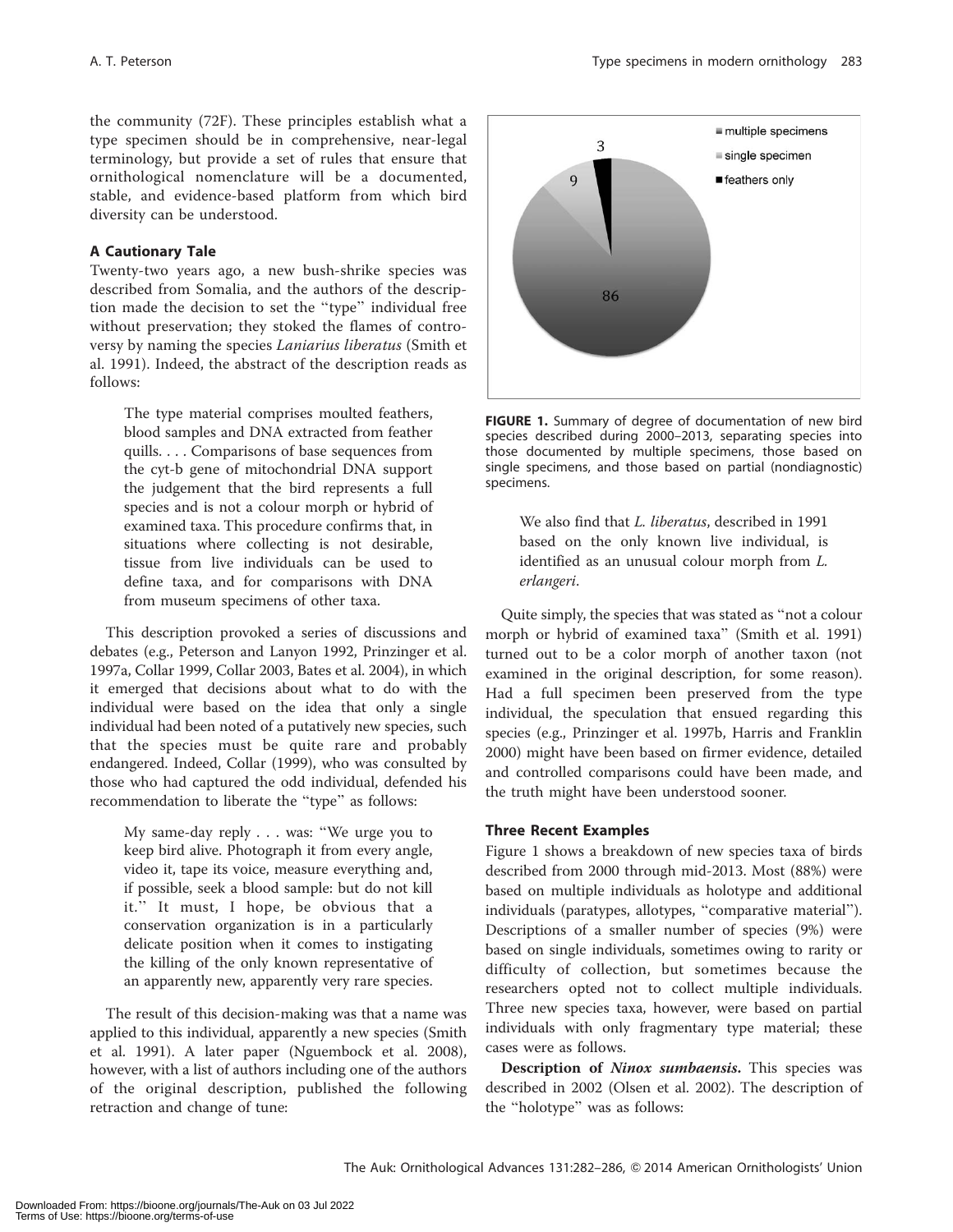The adult specimen (sex unknown) was collected on the night of 30 December 2001, from degraded forest . . . by a local bird hunter. The body was left with villagers on Sumba. Feathers and photographs are lodged at Heidelberg University (Accession No. IPB-20415).

The new owl was compared in detail with other relevant Ninox taxa, and apparently no major doubts about its validity have been raised. However, the specimen documentation of its phenotype is only very fragmentary, so comparisons with other, similar taxa will forever be difficult.

Description of *Liocichla bugunorum*. This species also was unambiguous as to its validity, in that it is well-marked and broadly disjunct geographically from its congener species (Athreya 2006). The description was clear and straightforward but was based on a set of feathers taken from a single individual:

The holotype is the bird from which a few feathers were obtained and which is the subject in a series of photographs presented in this paper. The holotype was captured, photographed, measured, and released on 25.v.2006 at Lama Camp. . . . Rectrices from the distinctive tail, which distinguish it from its congeners, one secondary flight feather from the wing, and the photographs included here have been deposited in the collection of the Bombay Natural History Society, Mumbai, India (D.B.No. 3/2006, Reg. No. 28981).

A subsequent paper argued that known populations of this species are unlikely to be the only populations of this species, given that ecological niche models indicate broad suitable areas close to known occurrence points, but not accessible from roads (Peterson and Papeş 2007). Conversations with the author of the description indicate that no specimen was collected because government regulations made collection of a more complete specimen impossible at that time.

Description of Grallaria fenwickorum. This description (Barrera et al. 2010) is perhaps the most problematic of the three recent species explored here, because the feathers on which the description was based were not diagnostic of the new taxon. Indeed, this description had a plethora of associated problems (some not treated herein). The full set of data associated with the specimen was not reported, the specimen was not designated as a type, and it was not deposited appropriately in a scientific collection. More fundamentally, the authors did not ponder in sufficient detail the point in the Code that the holotype is the individual animal, and not the illustrations or the

description, such that the parts of the animal that were preserved were not diagnostic and the description was woefully incomplete.

Recently, the Bulletin of Zoological Nomenclature published a proposal that I submitted regarding the G. fenwickorum issue (Peterson 2013), setting a clear example regarding these minimal- or partial-type descriptions. My proposal is based in part on frustration with the terribly inadequate information provided in the description to document and identify the actual type specimen, but in largest part on the point that the parts of the animal that were preserved were not sufficient to be diagnostic. The proposal suggested that G. fenwickorum be considered a nomen dubium, in light of its indeterminate type, and proposed designation of a neotype that was available (Carantón-Ayala and Certuche-Cubillos 2010), which consisted of a full traditional study skin that indeed presents all of the characters needed to distinguish it from other species in the genus.

# Conclusions and Recommendations

Donegan (2008) and others have argued that provision of a full, dead-specimen type in a museum is not necessary under the provisions of the Code, in light of illustrations, photographs, or molecular sequences. This idea has been negated clearly and unequivocally by the Code, which states that a material holotype must be identified that represents the traits of the species that are diagnostic and that distinguish it from other species. For modern descriptions, the Code makes it clear that illustrations or photographs do not suffice in the role of type.

The argument that a photograph, or even a few strategically plucked feathers, might be enough to distinguish a new species from other species, however, fails to appreciate the true, complete role of a type specimen. Type specimens serve not only as a material illustration or catalog of distinguishing traits, but also as an authoritative documentation of the phenotype (and, increasingly, genotype as well) of the species, in ways that should be maximally comparable with other species. That is, perhaps a species can be distinguished on the basis of tail coloration, such that pulling a couple of rectrices for preservation would serve for diagnosis (as in the case of L. bugunorum), but some other trait may be of interest that can only be examined and compared on a traditional museum specimen—what if some investigator needed to see the coloration of the inner vane of the distal half of the fourth secondary?

A vivid recent example is the description of the barbet Capito wallacei (O'Neill et al. 2000), based on a full holotype. With the discovery of yet another, closely related, new barbet (C. fitzpatricki; Seeholzer et al. 2012),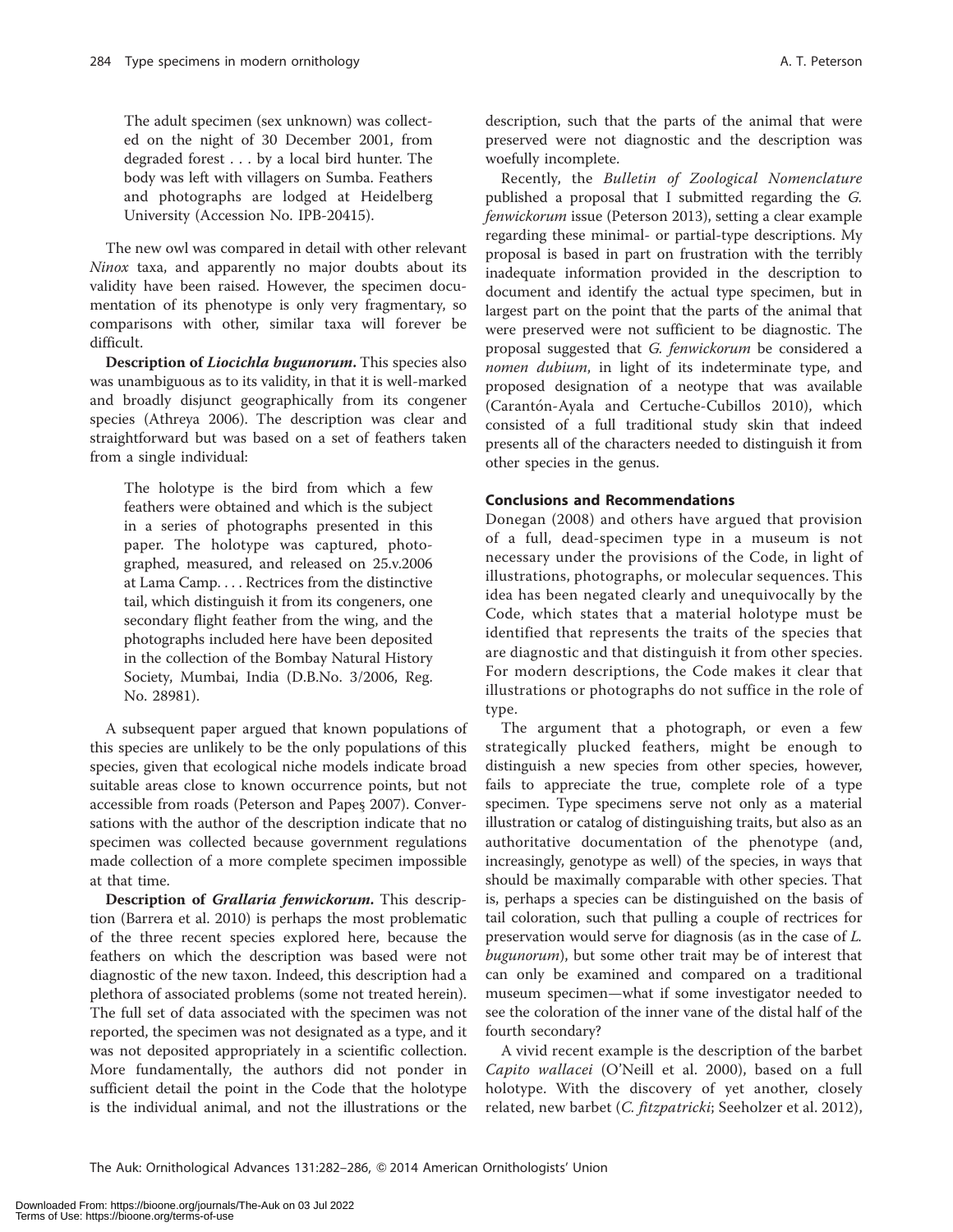the second description and subsequent discussions would have been greatly handicapped if only a few diagnostic feathers of C. wallacei had been preserved. Indeed, with partial typification, an interesting detail of sexual dimorphism would have been missed. What is more, despite collection of several individuals of a species with a very restricted range (at the time of collection, known from only the type locality), this species is doing fine and has become a ''destination bird'' (i.e. the place to go to see the species) for serious birders. Such a key role of type specimens in permitting future comparisons and insights is negated almost entirely by photographs, even if taken ''from every angle'' (Collar 1999; as in the case of Laniarius liberatus).

What is the solution to Collar's dilemma, then? That is, one is concerned about the conservation status of a species, but one knows that a formal description of a new species requires a full type specimen—so, what to do? In many cases, such concerns are obviated by a focus on population ecology. A bird collected for scientific purposes is one or a relative few out of what is generally a much more extensive population. Sacrificing single or a few individuals will very rarely change the conservation status of a population.

However, if the situation were indeed as Collar imagined, the clear answer is that a species should not be described on the basis of such partial evidence: A much more responsible approach is to report the existence of a putatively undescribed form, providing clear and detailed information, but refraining from applying a name. See, for example, the recent detailed photographic ''description'' (not formal) of a likely new species of flowerpecker from Borneo (Edwards et al. 2009); the authors are much to be congratulated for not creating another zero-type species to confuse nomenclature and taxonomy, while making the discovery known to the broader community. In this way, when an appropriate type specimen can be collected in good conscience, the species can be described appropriately. While it is true that the person who reports the form without a formal description loses some of the ''glory'' of the discovery, she or he earns the respect of the community for not having created new sad messes of nomenclature (e.g., Laniarius liberatus) or of typification (e.g., Grallaria fenwickorum). This idea of informal reporting of the putative undescribed form is responsible, appropriate, and science-based, rather than self-serving and impetuous.

## LITERATURE CITED

Athreya, R. (2006). A new species of Liocichla (Aves: Timaliidae) from Eaglenest Wildlife Sanctuary, Arunachal Pradesh, India. Indian Birds 2:82–94.

- Barrera, L. F., A. Bartels, and Fundación ProAves de Colombia (2010). A new species of antpitta (family Grallariidae) from the Colibrí del Sol Bird Reserve, Colombia. Conservación Colombiana 13:8–24.
- Bates, J. M., R. C. K. Bowie, D. E. Willard, G. Voelker, and C. Kahindo (2004). A need for continued collecting of avian voucher specimens in Africa: Why blood is not enough. Ostrich 75:187–191.
- Carantón-Ayala, D., and K. Certuche-Cubillos (2010). A new species of antpitta (Grallariidae: Grallaria) from the northern sector of the western Andes of Colombia. Ornitología Colombiana 9:56–70.
- Collar, N. J. (1999). New species, high standards and the case of Laniarius liberatus. Ibis 141:358–367.
- Collar, N. J. (2003). British conservationists and museum scientists. Auk 120:222–223.
- Donegan, T. M. (2008). New species and subspecies descriptions do not and should not always require a dead type specimen. Zootaxa 1761:37–48.
- Edwards, D. P., R. E. Webster, and R. A. Rowlett (2009). 'Spectacled Flowerpecker': A species new to science discovered in Borneo? BirdingASIA 12:38–41.
- Harris, T., and K. Franklin (2000). Shrikes and Bush-Shrikes: Including Wood-shrikes, Helmet-shrikes, Flycatcher-shrikes, Philentomas, Batises, and Wattle-eyes. Christopher Helm, London, UK.
- ICZN (1999). International Code of Zoological Nomenclature, 4th ed. International Trust for Zoological Nomenclature, London, UK.
- Nguembock, B., J. Fjeldså, A. Couloux, and E. Pasquet (2008). Phylogeny of Laniarius: Molecular data reveal L. liberatus synonymous with L. erlangeri and "plumage coloration" as unreliable morphological characters for defining species and species groups. Molecular Phylogenetics and Evolution 48: 396–407.
- Olsen, J., M. Wink, H. Sauer-Gürth, and S. Trost (2002). A new Ninox owl from Sumba, Indonesia. Emu 102:223–231.
- O'Neill, J. P., D. F. Lane, A. W. Kratter, A. P. Capparella, and C. F. Joo (2000). A striking new species of barbet (Capitoninae: Capito) from the eastern Andes of Peru. Auk 117:569–577.
- Peterson, A. T. (2013). Case 3623: Grallaria fenwickorum Barrera et al., 2010 (Aves, Formicariidae): Proposed replacement of an indeterminate holotype by a neotype. Bulletin of Zoological Nomenclature 70:99–102.
- Peterson, A. T., and S. M. Lanyon (1992). New bird species, DNA studies, and type specimens: A commentary. Trends in Ecology & Evolution 7:167–168.
- Peterson, A. T., and M. Papeş (2007). Potential geographic distribution of the Bugun Liocichla Liocichla bugunorum, a poorly-known species from north-eastern India. Indian Birds 2:146–149.
- Prinzinger, R., P. Becker, J. Kleim, W. Schroth, and B. Schierwater (1997a). The taxonomic status of Laniarius dubiosus (Rchw. 1899) with additional data on type discription of Laniarius liberatus, Bulo Burti Boubou (Smith, Arctander, Fjeldsa & Amir 1991). Journal für Ornithologie 138:283-290.
- Prinzinger, R., J.-P. Kleim, W. Schroth, and B. Schierwater (1997b). DNA sequence analysis of mitochondrial Cyt-b and the species status of Laniarius dubiosus (Rchw. 1899). Journal für Ornithologie 138:291–296.